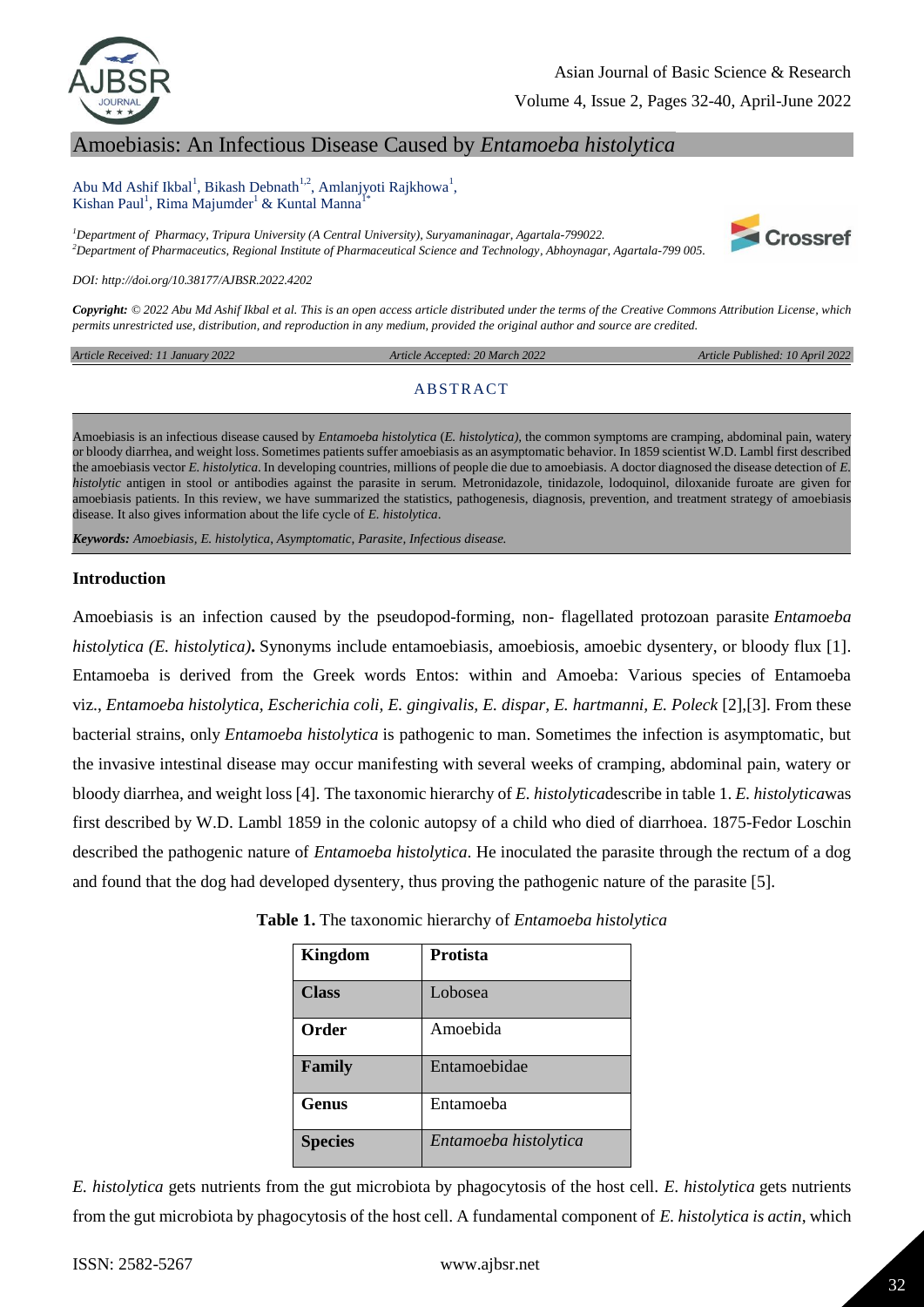

involves changing cell shape and other pivotal processes like motility, phagocytosis, and parasite-substrate interaction**.** Two proteins Ehvps20 and Ehvps24, are essential for transport in erythrophagocytosis. During colonization, *E.histolytica* triggers an acute inflammatory process by releasing reactive oxygen species, nitric oxide, and cytokines from active cells of the immune system. *E. histolytic* possesses 10 phosphatidylinositol (PI) kinases and 23 phosphatidylinositol phosphatises [6],[7].

### **Epidemiology**

Amoebiasis is a worldwide disease, mostly seen in developing countries (India, China, Mexico, Africa, and South America). It is the third most common cause of death from parasitic disease. Around 500 million people are infected every year, and around 0.1 million people are dying due to amoebiasis globally. Fifteen percent of the Indian population gets affected due to *E.histolytica*. The distribution of luminal amoebiasis as measured by a cyst in stool is a significant case throughout the world. Amoebiasis is mainly related to the sanitation and socioeconomic status of the country. Depending upon the age and body's immunity, this bacterial infection also varies. Children who are less than five years of age are affected mainly by amoebiasis. Approximate death rate of children in a year is represented fig.1. The rate of mortality found higher in males in comparison to females [8]-[10].





The infection begins when the host swallows the mature quadrinucleate cyst along with the contaminated food or water. As the cyst wall is resistant to the acidic content of the stomach, the quadrinucleate cyst passes unaltered into the small intestine, where excitation takes place. In the intestine, the cyst wall is digested by the action of trypsin in an alkaline medium at a temperature of 37°C. The cytoplasmic body retracts and loosens from the cyst wall during this process. Pseudopodia are formed at various points, and vigorous amoeboid movements occur within the cyst. Frequently, the pseudopodia press against the wall at certain spots as though the imprisoned organism were searching for the exit. Eventually, a tetranucleate amoeba known as metacyst (with four nuclei) emerges. Immediately on emergence, four nuclei of the metacyst undergo division to form eight nuclei. Each nuclei gets surrounded by a bit of its cytoplasm and leads an independent existence. Thus, eight amoebulae are formed. These are known as metacystic or metacyclic trophozoites which are actively motile [11],[12]. The metacystic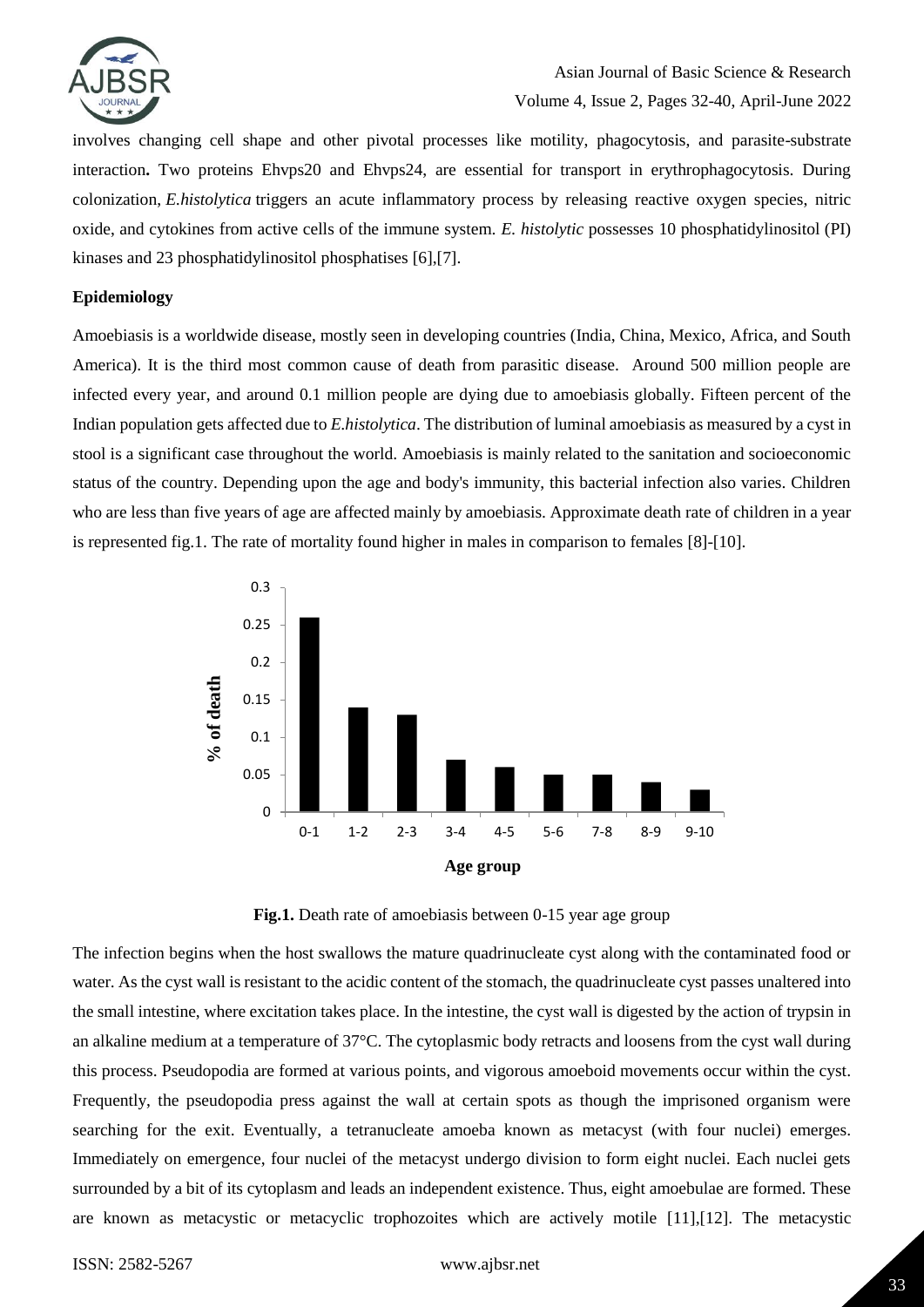

# Asian Journal of Basic Science & Research Volume 4, Issue 2, Pages 32-40, April-June 2022

trophozoites move down to the caecum and ileocloacal region of the intestine. The young amoebulae being actively motile invade the tissues and finally lodge themselves in the mucosa and submucosa of the large intestine-its final abode. They prefer this site as the organic material (food), pH and gases in this part of the large intestine are more stable and ideal for *E. histolytica* trophozoites. Here, the trophozoites grow at the expense of living tissues and multiply by simple binary fission. The trophozoites secrete histolysin, which causes necrosis and destruction of the host's tissue and helps the parasite derive nourishment from the dissolved dead tissues [13].

However, some non-invasive trophozoites remain in the lumen of the large intestine and multiply by binary fission. These trophozoites feed on the host's nutrients from the surrounding medium. Some of the trophozoites from the cells of the mucosa and submucosa after repeated binary fission move back into the lumen of the intestine. When the conditions become unfavorable for the trophozoites in the lumen of the large intestine, they start to develop a cyst wall. A pre-cyst is first formed, which soon becomes a uninucleated immature cyst. The nucleus within the cyst divides first to create a binucleate cyst. The nucleus divides again for the second time to form a quadrinucleate/ tetranucleate mature cyst (infective stage). The transformation of trophozoite into a mature quadrinucleate cyst is called encystations and is a means of protection of a species from extinction [14],[15].

Encystation does not occur in man's tissues, neither in the intestinal mucosa nor in the liver, lungs, etc. Thus, the metastatic invasion of the trophozoite for all biological purposes is a dead-end for the parasite. Encystation takes only a few hours, and the mature quadrinucleate cyst can remain viable in the lumen of the large intestine for only two days. Mature quadrinucleate cysts are passed out along with the feces of the host. About 45 million cysts may be voided out from one infective person in a day. The cysts are resistant to environmental conditions and can live for a few weeks to a few months depending on the temperature (thermal death occurs at 50°C). Moisture is essential for the long existence of the cyst. They can live up to 10 days in a moist stool. The human feces also expel trophozoites, but they cannot survive outside the host's body for more than one hour, and another human ingests even them before one hour they are killed in the host's body by acid juice in the host stomach [16],[17].

### **Pathogenesis**

The infection due to *E. histolytica* typically occurs with the injection of mature, quadrinucleated cysts found in physically contaminated food or water. Excystation begins at the small intestine by releasing motile trophozoites, then migrating to the large intestine. Through binary fission, the trophozoites form a new cyst. Both the stages are found in feces, but only cysts can cause disease due to the protection conferred by their wall [18]. The trophozoites can adhere to the colonic epithelium, lyse it, and subsequently spread through the portal vein system to distant sites such as the liver, brain, lung, and peritoneum [19],[20].

This adherence is through the Gal/GalNAc lectin, which targets galactose and L-acetyl-D-galactosamine residues found on mucins' O-linked sugar side chain. Mammals that do not have N-acetyl-D-galactosamine or N-terminal galactose are resistant to the adherence, providing some degree of immunization against the disease. Specific enzymes have been found to increase the risk factor for invasive disease [21],[19]. Glycosidades enzyme like sialidase, N-acetylglucosaminidase, N-acetylgalactosaminidase are needed to remove the branched polysaccharides from the mucin cells and causes the trophozoites to degrade the protective mucus layer and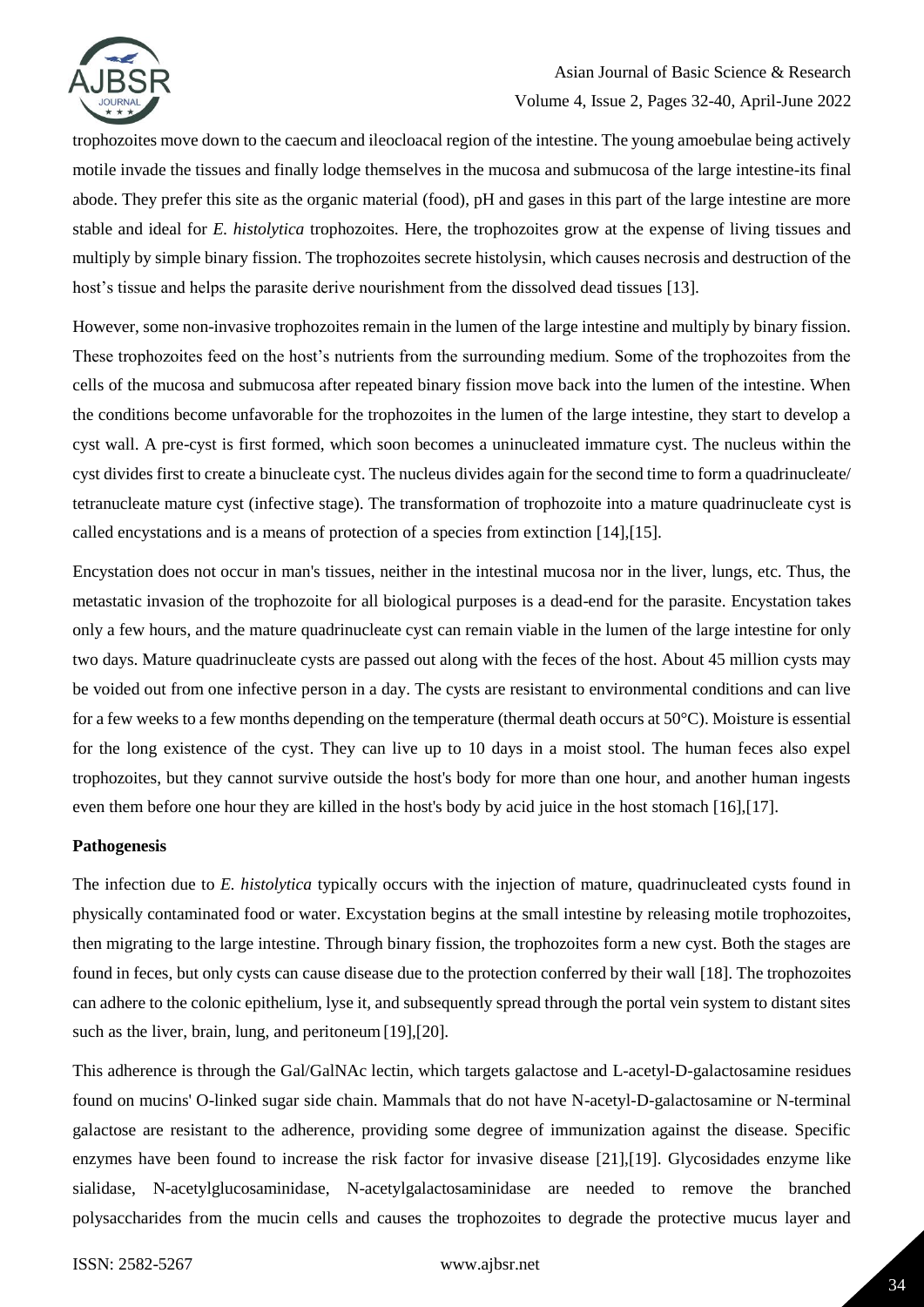

subsequently to penetrate the colonic epithelium increasing the risk of transfer to distant sites. The production of mucosal immunoglobulin, mostly IgA, plays a significant role in the host gut immune system by preventing pathogens from adhering and entering the mucosal barrier. Mucosal anti-Gal/GalNAc lectin IgA plays a critical role in resistance against pathogen colonization and invasion. Pathogenesis of *E. histolytica* is representing fig.2 [19].

### **Other Effects of** *Entamoeba Histolytica*

**Dephosphorylation:** *E. histolytica* alters host cell tyrosine phosphorylation by dephosphorylating it, and host phosphatases appear to be responsible for it. This mechanism is responsible for killing because pre-treatment of the host cell with a protein tyrosine phosphatase inhibitor prevents death [22].

**Calcium Influx:** Intracellular calcium influx is critical for target cell killing because it is found that the treatment of inhibitors and chelators of calcium blocks the cytotoxicity. After parasitic contact, intracellular calcium in the host cell increases tremendously and causes death. Pretreatment with a calcium channel blocker prevents killing. Calcium-regulated transcription factor, URE3-BP, modulates expression of known virulence factors, and URE3-BP mutant that binds DNA results in enhanced parasite invasion in vivo [23].

**Apoptosis:** Caspase-3 dependent apoptosis is the principal mechanism both in vivo and in vitro. Caspase-3, activated in the host cell in a contact-dependent manner, that killing is blocked by the caspase-3 inhibitor AC-DEVD-CHO. *E. histolytica* induces apoptosis in SW-480 cells [24].

**Formation of amoebapores:** Cause cytolysis of infected cells. These are pore-forming proteins having sequence similar to the mammalian membrane permeabilizing proteins NK-lysin and granulysin [25],[26].



**Fig.2.** Pathogenesis of *Entamoeba histolytica*

### **Clinical Manifestation**

Mostly clinical manifestations are insidious and intermittent, occurs with abdominal discomfort, bloating, irregular bowel habit, cramping, bloody stool, fever, abdominal tenderness, intermittent dysentery with or without blood/mucous., appetite disturbance, weight loss, breathlessness occur. In case of complication, there may be toxic megacolon, liver abscess, ameboma, perianal rectal pistulas, amebic dysentery, and rupture of hepatic abscess. The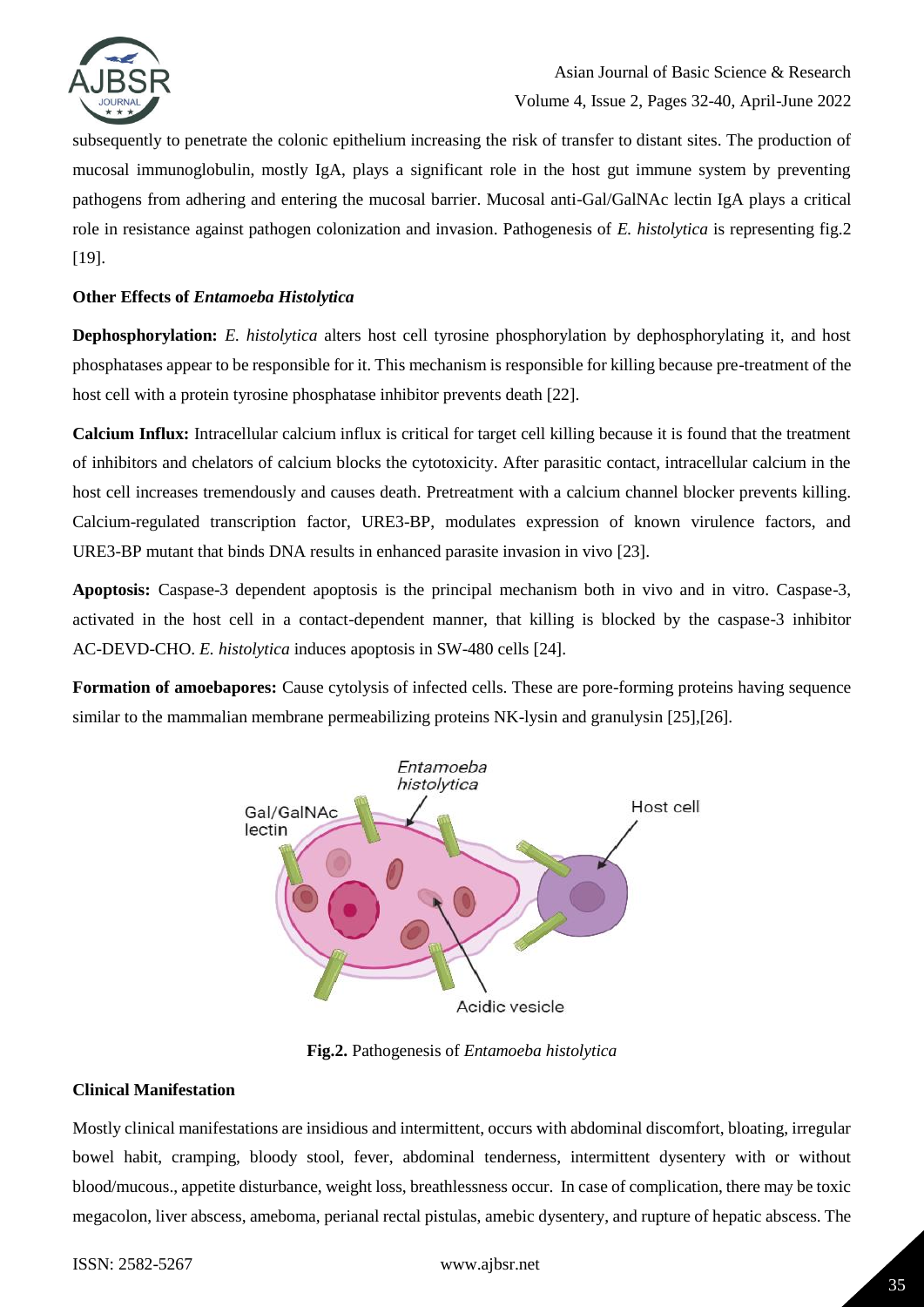

fatality rate for amebic dysentery is 2%, and overall complication is 3-4%.The extraintestinal form of manifestation is primarily of hepatic involvement. The extraintestinal indication involves pain in the right lower chest related to respiration, fever, breathlessness, cough, and appetite disturbance [27],[28].

### **Diagnosis**

Diagnosis is mainly confirmed by detecting *E. histolytica* antigen or DNA in stool or antibodies against the parasite in serum. Fresh liquid stools have to show hematophagous trophozoites with Charcoat-Leydon crystals in characteristics [29]. Cyst of *E. dispar* is non-invasive and harmless but ten times common than *E. histolytica*, so three consecutive days test is advocated. Ultrasound scan of the abdomen helps in the delineation of hepatic abscesses. X-ray of the chest helps detect whether the infection is spread to the pleura, lung, or pericardium. X-ray of abdomen detects peritonitis and toxic megacolon. X-ray, Computer tomography/magnetic resonance imaging help diagnose intracranial spread. For antibody detection IHA (indirect hemagglutination assay) ELISA and confirmatory PCR can also occur. PCR in advance centers is confirmatory [30],[31].

### **Treatment**

Two drug categories, luminal amebicides and tissue amebicides have been used to treat amoebiasis (Table 2). Luminal amebicides drugs are iodoquinol, and diloxanide furoate. Tissue amebicides drugs are metronidazole, tinidazole, chloroquine, emetine, and dehydroemetine. Symptomatic patients required electrolytes with metronidazole and iodoquinol [32]. Chloroquine is mostly useful for amoebic liver abscesses. For extra intestinal combined therapy, mostly metronidazole, dehydroemetine, and chloroquine have been given [33]. Surgery is sometimes required to treat massive gastrointestinal bleeding, toxic megacolon, liver abscess[34]. In the case of home remedies, we must increase fluid intake, coconut water, garlic, apple cider vinegar, cloves, also used for the amebiasis. A home remedy of a combination of 1-2 tablespoons of raw apple cider vinegar to a glass of warm water can be an effective solution. Also, mixing raw honey with lemon juice in warm water and drinking it twice a day can fight against infection and maintain good health [35].

| Nature of amoebiasis    | <b>Used drug</b>    | <b>Dosing</b><br>(Adult) | <b>References</b> |
|-------------------------|---------------------|--------------------------|-------------------|
| <b>Asymptomatic</b>     | Paromomycin         | 25 to 35 mg PO           | 36                |
|                         | Iodoquinol          | 650 mg PO                | 37                |
|                         | Diloxanide furonate | 500 mg PO                | 38                |
| Intestinal disease      | Metronidazole       | 500 to 750 mg PO         | 40                |
|                         | Tinidazole          | $2g$ PO                  | 41                |
| Liver abscess or severe | Metronidazole       | 750mg PO                 | 42                |
| intestinal disease      | Tinidazole          | 2gPO                     | 43                |

**Table 2.** Drug used and dosing formula for amoebiasis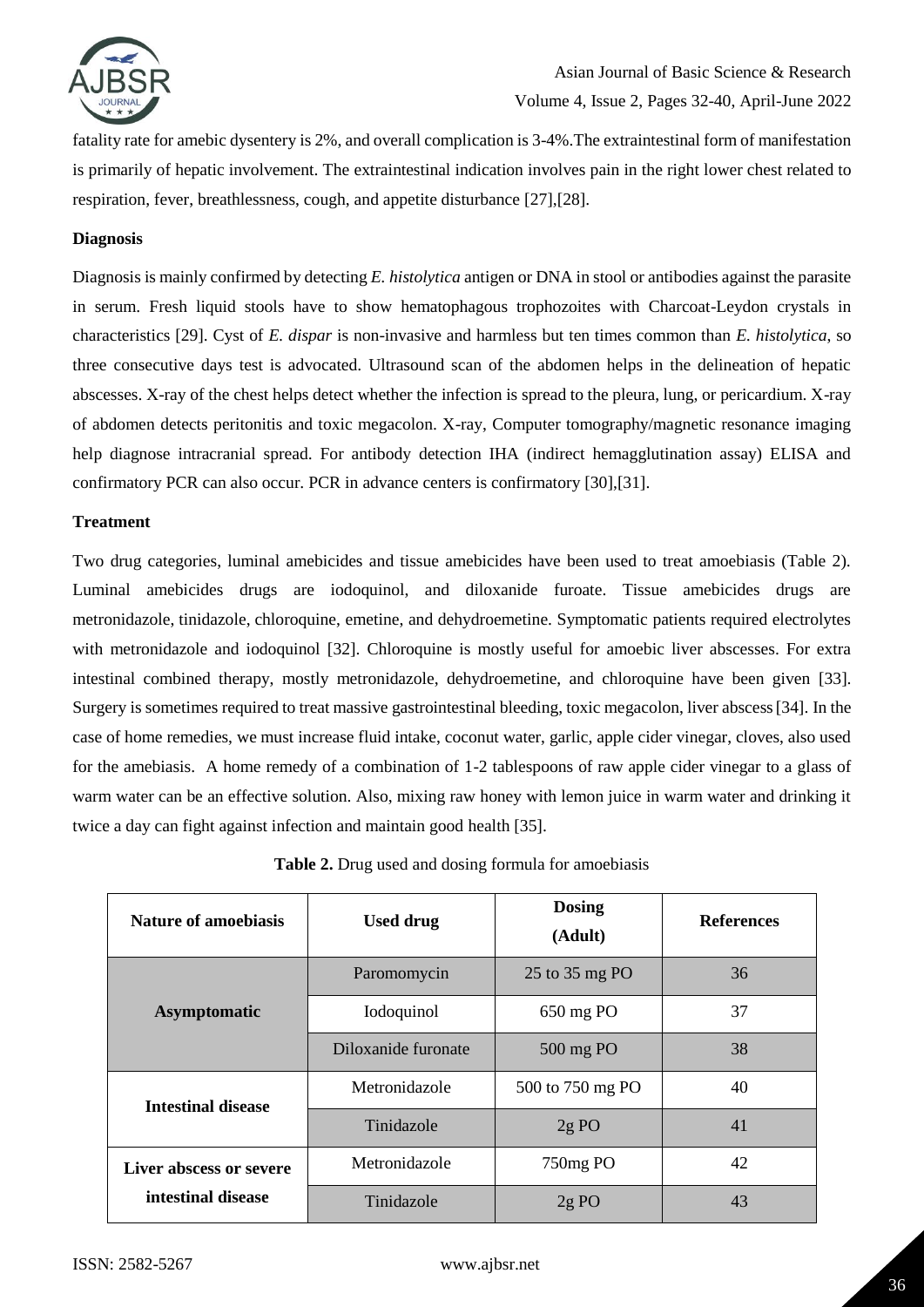

# Asian Journal of Basic Science & Research Volume 4, Issue 2, Pages 32-40, April-June 2022

Public education about personal hygiene and sanitary disposal of feces is essential. Testing of drinking water resources is necessary. Advice infected individuals to avoid food preparation. Educate about the risk of sexual practices that permit fecal-oral contact. Advice infected people not to use the public swimming pools; contaminated water can be a source [36]-[44].

### **Conclusion**

*E. histolytica* continues to be a threat to human health in many developing countries, mainly found in children. Since amoebiasis is a communicable disease so emigration from endemic area is one of the major factors which continues incidence and prevalence of amoebiasis. The asymptomatic cases are challenging to be diagnosed by clinicians, which leads to continuous spread of disease. Surprisingly, we could be able to know very little about the immune response underlying invasive amoebiasis. More evidence should be gathered to elucidate pathogenesis of *E. histolytica,* and the immune response working on it, so that more potential target proteins can be investigated for the development of vaccine. Asymptomatic patients can be able to mount partial immunity against intestinal infection can be a key for developing successful vaccine. A combination of target protein (galectin-which prevent adhesion of pathogen) and adjunct protein that harnesses both humoral and cell mediated immune response can facilitate development of successful vaccine. More research should be done on how immune response exactly works against the invasion of pathogen.

### **Abbreviations**

URE3-BP = Upstream regulatory element 3-binding protein

DNA = Deoxyribonecleic acid

ELISA = Enzyme-linked Immunosorbent Assay

PCR = Polymerase chain reaction

### **Declarations**

# *Source of Funding*

*This research did not receive any grant from funding agencies in the public, commercial, or not-for-profit sectors.*

### *Competing Interests Statement*

*The authors declare no competing financial, professional and personal interests.*

# *Consent for publication*

*Authors declare that they consented for the publication of this research work.* 

# *Copyright and Permission Statement*

*We confirm that the materials included in this paper do not violate copyright laws. Where relevant, appropriate permissions have been obtained from the original copyright holder(s). All original sources have been appropriately acknowledged and/or referenced.*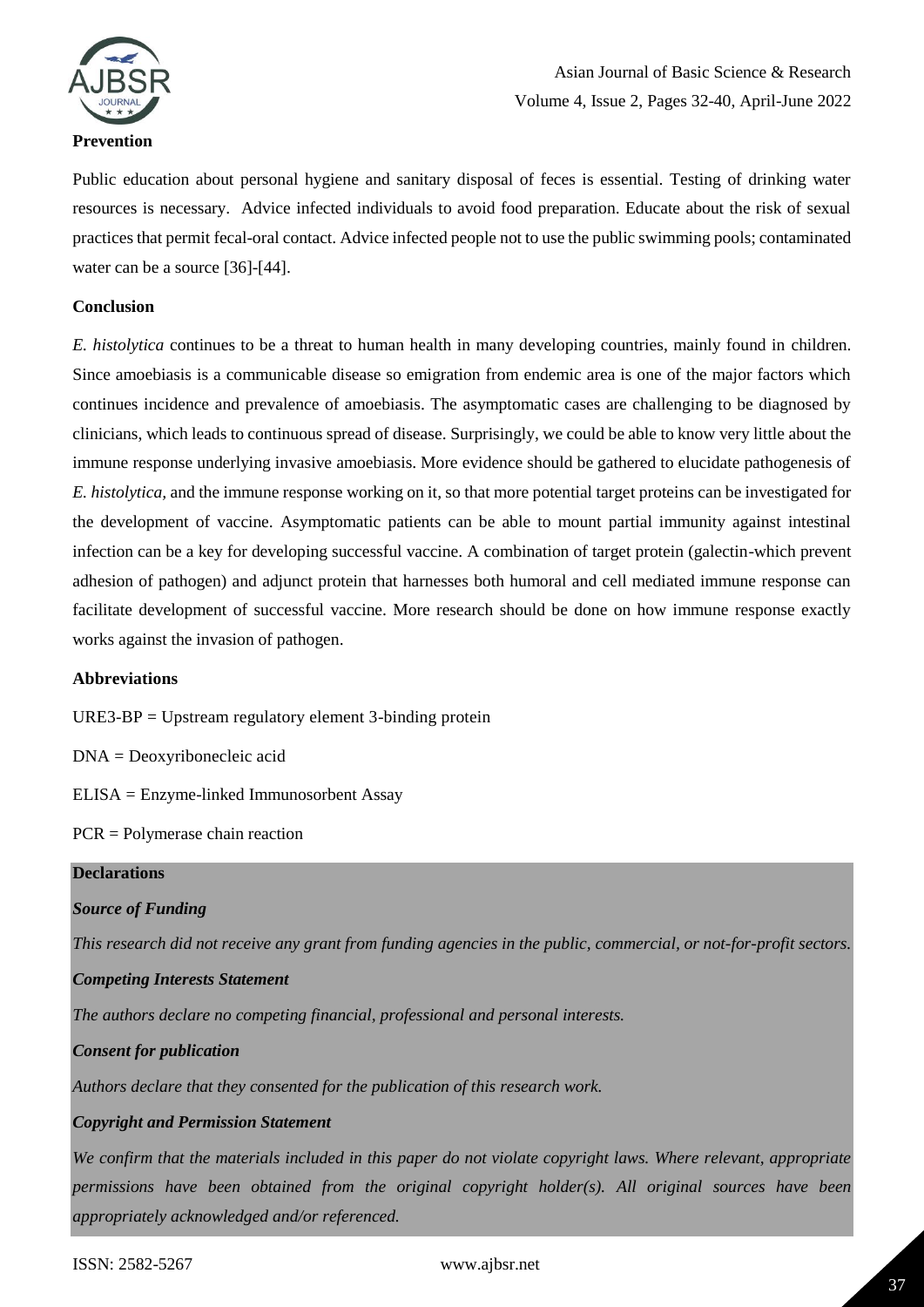

### **Acknowledgement**

The authors are grateful for the e-resources provided by Tripura University (A Central University).

### **References**

[1] Haque R, Huston CD, Hughes M, Houpt E., Petri Jr WA, 2003. Amebiasis. N Engl J Med. 348, 1565-1573.

[2] Verweij JJ, Laeijendecker D, Brienen EA, van Lieshout L, Polderman AM, 2003. Detection and identification of Entamoeba species in stool samples by a reverse line hybridization assay. J Clin Microbiol. 41, 5041-5045.

[3] Fotedar R, Stark D, Beebe N, Marriott D, Ellis J, Harkness J, 2007. Laboratory diagnostic techniques for Entamoeba species. Clin Microbiol Rev. 20, 511-532.

[4] Nowak P, Mastalska K, Loster J, 2015. *Entamoeba histolytica*-pathogenic protozoan of the large intestine in humans. J Microb Biochem Technol. 1, 010-017.

[5] Reeves RE, 1985. Metabolism of *Entamoeba histolytica schaudinn*. Adv Parasitol. 23, 105-142.

[6] Nakada-Tsukui K, Nozaki T, 2016. Immune Response of Amebiasis and Immune Evasion by *Entamoeba histolytica*. Front Immunol. 7, 175, DOI: 10.3389/fimmu.2016.00175.

[7] Vicente JB, Ehrenkaufer GM, Saraiva LM, Teixeira M, Singh U, 2009. *Entamoeba histolytica* modulates a complex repertoire of novel genes in response to oxidative and nitrosative stresses: implications for amebic pathogenesis. Cell Microbiol. 11, 51-69.

[8] WHO, 2015. WHO estimates of the global burden of foodborne diseases.

[9] Uribe E, Rosales C, 2020. Immune response to the enteric parasite *Entamoeba histolytica*. Physiol. 35, 244-260.

[10] Rodriguez-Morales AJ, 2012. Current topics in tropical medicine. IntechOpen, pp. 201-226.

[11] Ali IKM, Haque R, Siddique A, Kabir M, Sherman NE, Gray SA, Cangelosi GA, Petri Jr WA, 2012. Proteomic analysis of the cyst stage of *Entamoeba histolytica*. PLoS Negl Trop Dis. 6, e1643.

[12] Mi-Ichi F, Ishikawa T, Tam VK, Deloer S, Hamano S, Hamada T, Yoshida H, 2009. Characterization of *Entamoeba histolytica* adenosine 5′-phosphosulfate (APS) kinase; validation as a target and provision of leads for the development of new drugs against amoebiasis. PLoS Negl Trop Dis. 13, e0007633.

[13] Luna-Nacar M, Navarrete-Perea J, Moguel B, Bobes RJ, Laclette JP, Carrero JC, 2016. Proteomic study of *Entamoeba histolytica* trophozoites, cysts, and cyst-like structures. PLoS One. 11, e0156018.

[14] Stanley Jr SL, 2005. The *Entamoeba histolytica* genome: something old, something new, something borrowed and sex too?. Trends Parasitol. 21, 451-453.

[15] Assafa D, Kibru E, Nagesh S, Gebreselassie S, Deribe F, Ali J, 2006. Medical parasitology, 1-138.

[16] Begum S, Gorman H, Chadha A, Chadee K., 2021. *Entamoeba histolytica*. Trends in Parasitology. 37, 676-677.

[17] Mi-Ichi F, Yoshida H, Hamano S, 2016. Entamoeba encystation: new targets to prevent the transmission of amebiasis. PLoS Pathog. 12, e1005845.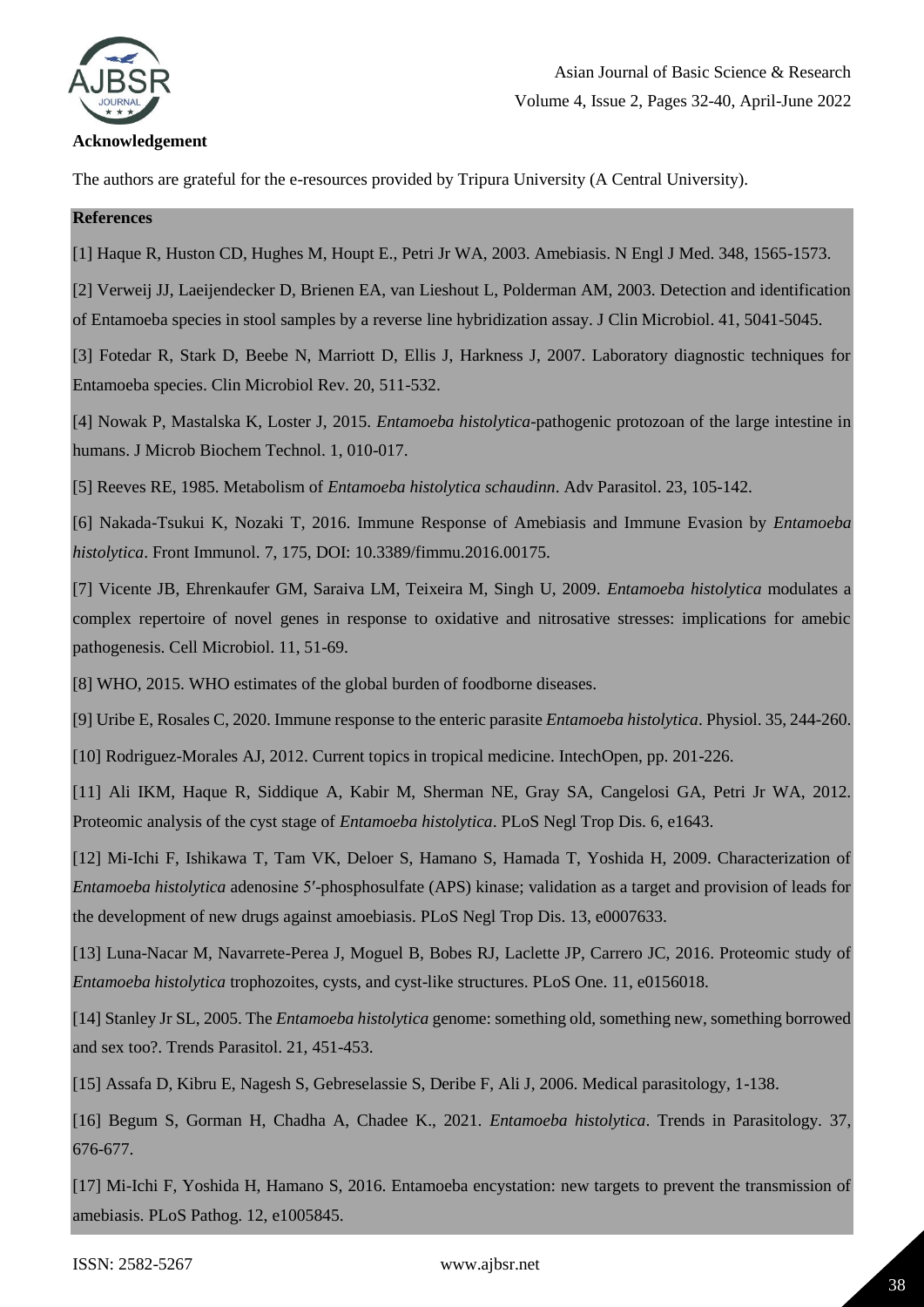

[18] Uribe-Querol E, Rosales C, 2020. Immune response to the enteric parasite *Entamoeba histolytica*. Physiol. 35, 244-260.

[19] Kantor M, Abrantes A, Estevez A, Schiller A, Torrent J, Gascon J, Hernandez R, Ochner C, 2018. *Entamoeba histolytica*: updates in clinical manifestation, pathogenesis, and vaccine development. Can J Gastroenterol Hepatol. Article ID 4601420, DOI: https://doi.org/10.1155/2018/4601420.

[20] Stanley Jr SL, 2003. Amoebiasis. Lancet. 361, 1025-1034.

[21] Varki A, Cummings RD, Esko JD, Freeze HH, Stanley P, Bertozzi CR, Hart GW, Etzler ME, 2009. Essentials of Glycobiology. 2nd ed., Cold Spring Harbor Laboratory Press.

[22] Teixeira JE, Mann BJ, 2002. *Entamoeba histolytica*-induced dephosphorylation in host cells. Infect. Immun. 70, 1816-1823.

[23] Docampo R, Ralston KS, Petri WA, 2011. The ways of a killer: how does *Entamoeba histolytica* elicit host cell death?. Essays Biochem. 51, 193-210.

[24] Huston CD, Houpt ER, Mann BJ, Hahn CS, Petri Jr WA, 2000. Caspase 3-dependent killing of host cells by the parasite *Entamoeba histolytica*. Cell Microbiol. 2, 617-625.

[25] Bruhn H, Riekens B, Berninghausen O, Leippe M, 2003. Amoebapores and NK-lysin, members of a class of structurally distinct antimicrobial and cytolytic peptides from protozoa and mammals: a comparative functional analysis. Biochem J. 375, 737-744.

[26] Leippe M, Herbst R, 2004. Ancient Weapons for Attack and Defense: the Pore‐forming Polypeptides of Pathogenic Enteric and Free‐living Amoeboid Protozoa 1. J Eukaryot Microbiol. 51, 516-521.

[27] Sweetser S, 2012. Evaluating the patient with diarrhea: a case-based approach. Mayo Clin Proc. 87, 596-602.

[28] Larsen CM, Nakamura KM, Bhagra A, 2012. 34-year-old woman with abdominal pain and blood-streaked diarrhea. Mayo Clin Proc. 87, 905-908.

[29] Tanyuksel M, Petri Jr WA, 2003. Laboratory diagnosis of amebiasis. Clin Microbiol Rev. 16, 713-729.

[30] Marenga G, Traficante S, Ragonici S, Vincenzi C, Rocchetti M, De Rito G, Fonsi GB, Messineo D, 2019. Successful diagnosis of a longstanding Giant amoebic liver abscess using contrast-enhanced ultrasonography (CEUS): a case report in a Western country. Am J Med Case Rep. 20, 493.

[31] Kaushal-Deep SM, Anees A, Khan S, Khan MA, Lodhi M, 2018. Primary cecal pathologies presenting as acute abdomen and critical appraisal of their current management strategies in emergency settings with review of literature. Int J Crit Illn Inj Sci. 8, 90-99.

[32] Li J, Cui Z, Li X, Zhang L, 2021. Review of zoonotic amebiasis: Epidemiology, clinical signs, diagnosis, treatment, prevention and control. Res Vet Sci. 136, 174-181.

[33] Gonzales MLM, Dans LF, Sio-Aguilar J, 2019. Antiamoebic drugs for treating amoebic colitis. Cochrane Database Syst Rev. DOI: 10.1002/14651858.CD006085.pub3.